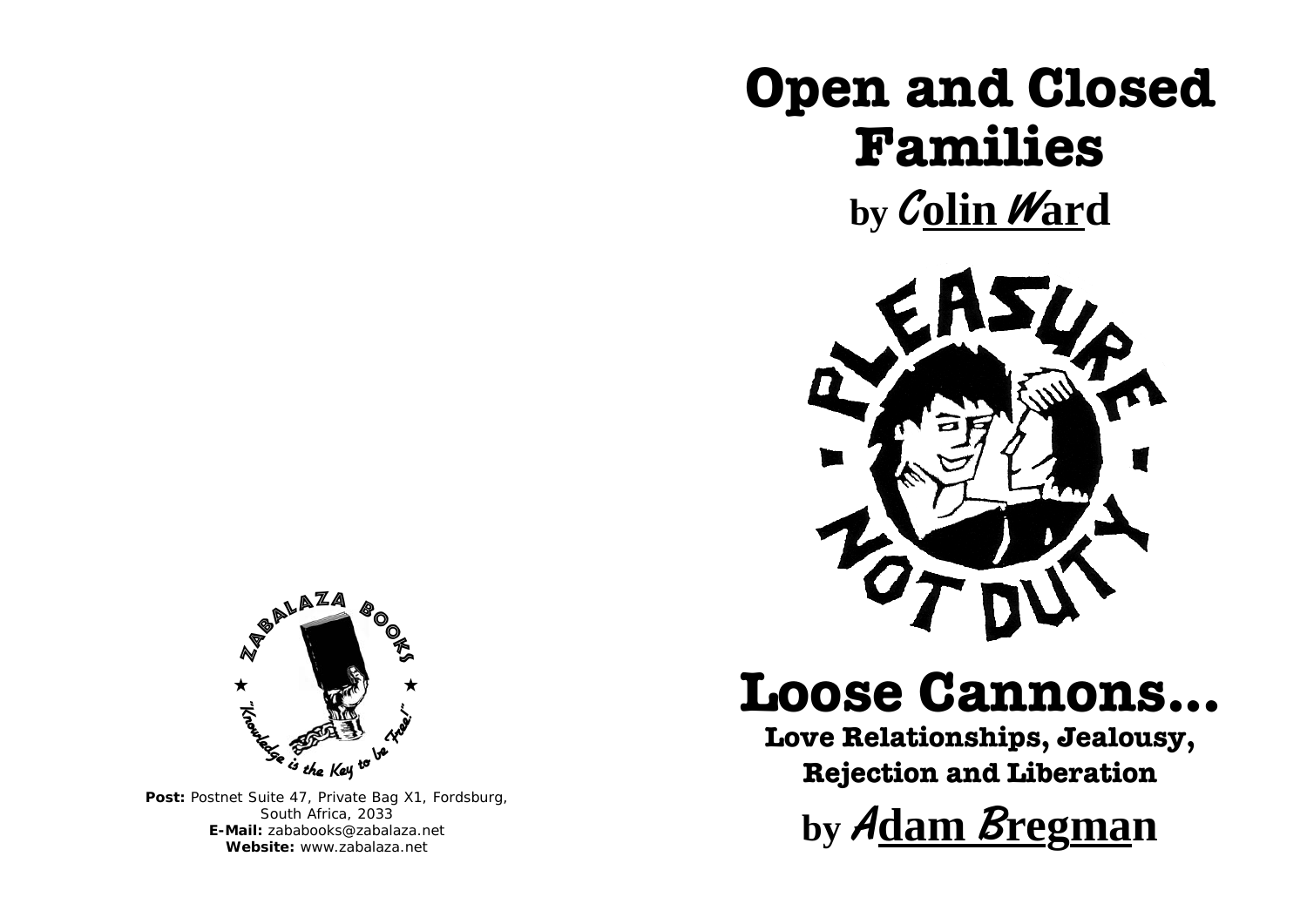**Pleasure Not Duty**  M **Page 12**



### **Open and Closed Families by**  C**olin**  W**ar d**

*In choosing a partner we try both to retain the relationships we have enjoyed in childhood, and to recoup ourselves for fantasies which have been denied us. Mate-selection accordingly becomes for many an attempt to cast a particular part in a fantasy production of their own, and since both parties have the same intention but rarely quite the same fantasies, the result may well be a duel of rival producers. There are men, as Stanley Spencer said of himself, who need two complementary wives, and women who need two complementary husbands, or at least two complementary love objects. If we insist first that this is immoral or 'unfaithful', and second that should it occur there is an obligation on each love-object to insist on exclusive rights, we merely add unnecessary difficulties to a problem which might have presented none, or at least presented fewer, if anyone were permitted to solve it in their own way.*

#### **ALEX COMFORT,** *Sex in Society*

One essentially anarchist revolution that has advanced enormously in our own day is the sexual revolution. It is anarchist precisely because it involves denying the authority of the regulations laid down by the state and by various religious enterprises over the activities of the individual. And we can claim that it has advanced, not because of the 'breakdown' of the family that moralists (quite erroneously) see all around them, but because in Western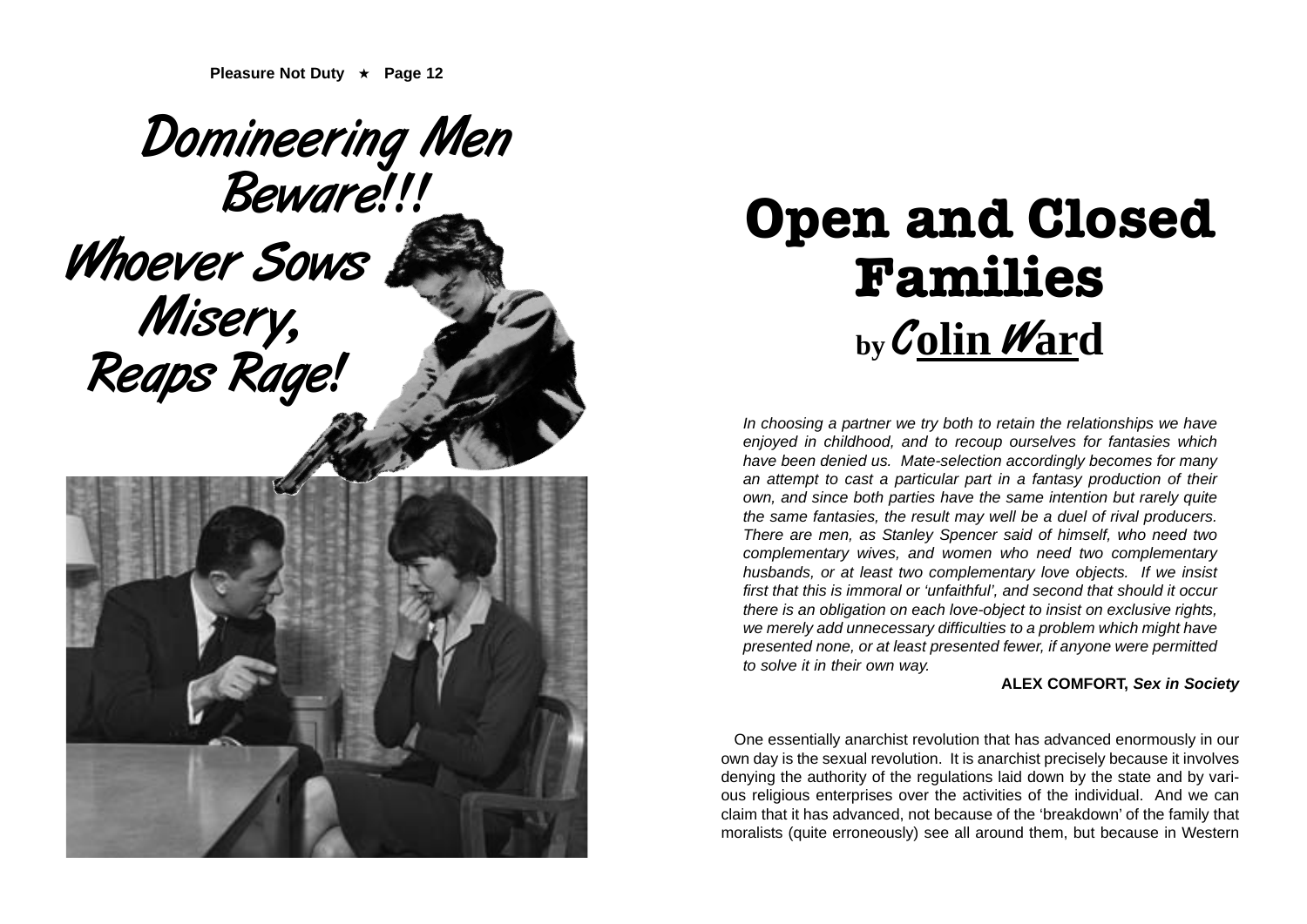society more and more people have decided to conduct their sexual lives as they see best. Those who have prophesied dreadful consequences as a result of the greater sexual freedom which the young assert – unwanted babies, venereal disease and so on – are usually the very same people who seek the fulfilment of their prophesies by opposing the free availability to the young of contraception and the removal of the stigma and mystification that surround venereal disease.

The official code on sexual matters was bequeathed to the state by the Christian Church, and has been harder and harder to justify with the decline of the beliefs on which it was based. Anarchists, from Emma Goldman to Alex Comfort, have observed the connection between political and sexual repression and, although those who think sexual liberation is necessarily going to lead to political and economic liberation are probably optimistic, it certainly makes people happier. That there is no immutable basis for sexual codes can be seen from the wide varieties in accepted behaviour and in legislation on sexual matters at different periods and in different countries. Male homosexuality became a 'problem' only because it was the subject of legislation. Female homosexuality was no problem because its existence was ignored by (male) legislators. The legal anomalies are sometimes hilarious: 'Who can explain just why anal intercourse is legal in Scotland between male and female, but illegal between male and male? Why is anal intercourse illegal in England between male and female, yet okay between males if both are over 21?'1

The more the law is tinkered with in the effort to make it more rational the more absurdities are revealed. Does this mean that there are no rational codes for sexual behaviour? Of course not: they simply get buried in the irrationalities or devalued through association with irrelevant prohibitions. Alex Comfort, who sees sex as 'the healthiest and most important human sport' suggests that 'the actual content of sexual behaviour probably changes much less between cultures than the individual's capacity to enjoy it without guilt'. He enunciated two moral injunctions or commandments on sexual behaviour: 'Thou shalt not exploit another person's feelings,' and 'Thou shalt under no circumstances cause the birth of an unwanted child.'2 His reference to 'commandments' led Professor Maurice Carstairs to tease him with the question why, as an anarchist, Comfort was prescribing rules? – to which he replied that a philosophy of freedom demanded higher standards of personal responsibility than a belief in authority. The lack of ordinary prudence and chivalry which could often be observed in adolescent behaviour today was, he suggested, precisely the result of prescribing a code of chastity which did not make sense instead of principles which are

freely to do the things you dream of doing will liberate yourself from pain and alienation. I can not say and will never say that I am free of the intense emotions tied to love and relationships that possess everyone. I can say I am happier when I express my desires freely and I can accept jealousy and rejection as real and never something to make all-important. One of the most liberating things I can do is laugh loud and real loud in the middle of the most uncomfortable emotional predicament or in an act of extreme passion and see most clearly the great humour and horror in the emotions and relationships that so often encompass and possess us.



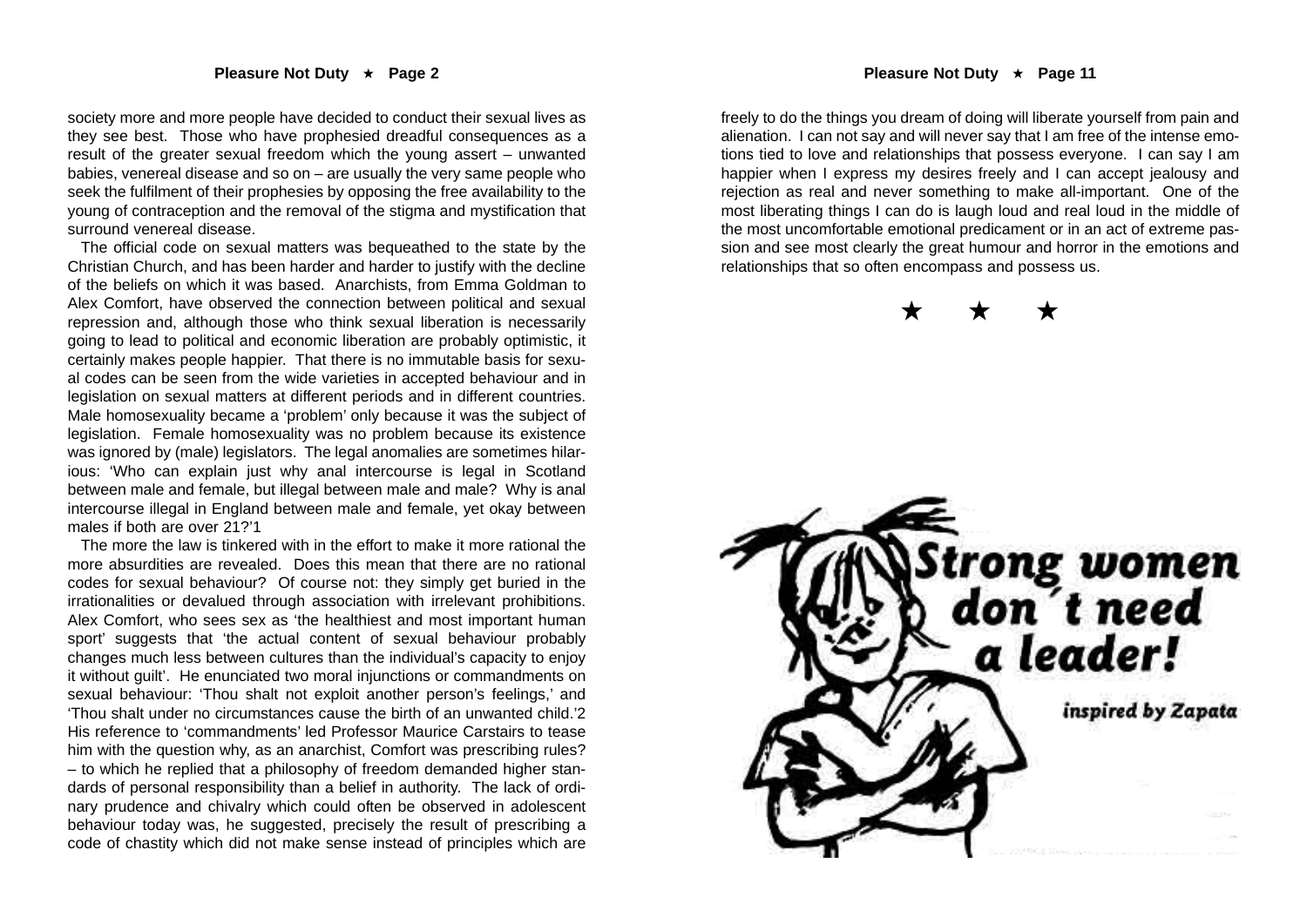totally depressed surrounded in what displeases you. The latter is what most of the people I know do. They will passively submit to anything that falls in to their routine, as long as it is a comfortable part of their schedule. They will complain or internalise their complaints, but always continue to walk the same paths and will usually end up blowing up a long ways down the line. Too much passive acceptance, toilsome routine following and not enough new, mental stimulation produce the emotional basket cases that are many of the people I know.

Class is a big factor in who can be with who. Not just rich, middle class and poor, although that is a big factor, but class differences that have to do with clicks, fashion, popularity and most importantly, image. Real emotions are hidden behind a veil of acceptable correct behaviour. This kind of conformity rears its head in almost every group.

Gender roles are explicitly laid out for you so you don't have to think or choose. Your parents and the rest of the world most likely ingrained them in your brain from early on. Males are supposed to be masculine and in charge. Females are supposed to be passive and accepting. Males want to get laid. They think with their dicks. Females are manipulative. They tease men and fuck with their emotions. Men who sleep around a lot are studs. Women who sleep around a lot are whores. Both parties are supposed to be virtuous and true once they decide to commit to a relationship. Men are supposed to drive and pay. Women are supposed to look pretty and put out. No one should ever get involved with their lover's close friends. Private lives should remain private. Homosexuality is still taboo, but now relatively permitted as long as it stays far away. All of the above is well accepted and all of it is complete bullshit. Men and women should be able to do whatever they want with their sexuality. They should not have to hide it. They should be able to freely express it non-coercively anywhere they please. Sex, even with AIDS killing off thousands, should not be used as a tool for more repression. Bringing everything out in the open and exposing it for what it is, can only help to kill off the disease. Hiding away behind mistruths and ignorance is very comfortable and has never helped to cure anything. Sex can be fun, safe, gender bending and openly free. Variety can only add to happiness. Monogamous (I've used the word monogamy several times. I am not limiting the meaning of the word to strictly pertain to sexual intercourse. I'm using it to mean the restraint of any kind of relationship that might be deemed inappropriate by a possessive lover.) relationships or lengthy loneliness can only detract from life and repress desires. The act of sexual intercourse will not by itself significantly emotionally liberate anyone. Only accepting oneself for what you are while continuing to change the act

'immediately intelligible and acceptable to any sensible youngster'.

You certainly don't have to be an anarchist to see the modern nuclear family as a straitjacket answer to the functional needs of home-making and child-rearing which imposes intolerable strains on many of the people trapped in it. Edmund Leach remarked that 'far from being the basis of the good society, the family, with its narrow privacy and tawdry secrets, is the source of all our discontents'.3 David Cooper called it 'the ultimate and most lethal gas chamber in our society', and Jacquetta Hawkes said that 'it is a form making fearful demands on the human beings caught up in it; heavily weighted for loneliness, excessive demands, strain and failure'.4

Obviously it suits some of us as the best working arrangement but our society makes no provision for the others, whose numbers you can assess by asking yourself the question: 'How many happy families do I know?'

Consider the case of John Citizen. On the strength of a few happy evenings in the discotheque, he and Mary make a contract with the state and/or some religious enterprise to live together for life and are given a licence to copulate. Assuming that they surmount the problems of finding somewhere to live and raise a family, look at them a few years later. He, struggling home from work each day, sees himself caught in a trap. She feels the same, the lonely single-handed housewife, chained to the sink and the nappy-bucket. And the kids too, increasingly as the years go by, feel trapped. Why can't Mum and Dad just leave us alone? There is no need to go on with the saga because you know it all backward.

In terms of the happiness and fulfilment of the individuals involved, the modern family is an improvement on its nineteenth-century predecessor or on the various institutional alternatives dreamed up by authoritarian utopians and we might very well argue that today there is nothing to prevent people from living however they like but, in fact, everything about our society, from the advertisements on television to the laws of inheritance, is based on the assumption of the tight little consumer unit of the nuclear family. Housing is an obvious example: municipal housing makes no provision for non-standard units and in the private sector no loans or mortgages are available for communes.

The rich can avoid the trap by the simple expedient of paying other people to run their households and rear their children. But for the ordinary family the system makes demands which very many people cannot meet. We accept it because it is universal. Indeed the only examples that Dr. Leach could cite where children 'grow up in larger, more relaxed domestic groups centred on the community rather than on mother's kitchen' were the Israeli kibbutz or the Chinese commune, so ubiquitous has the pattern become.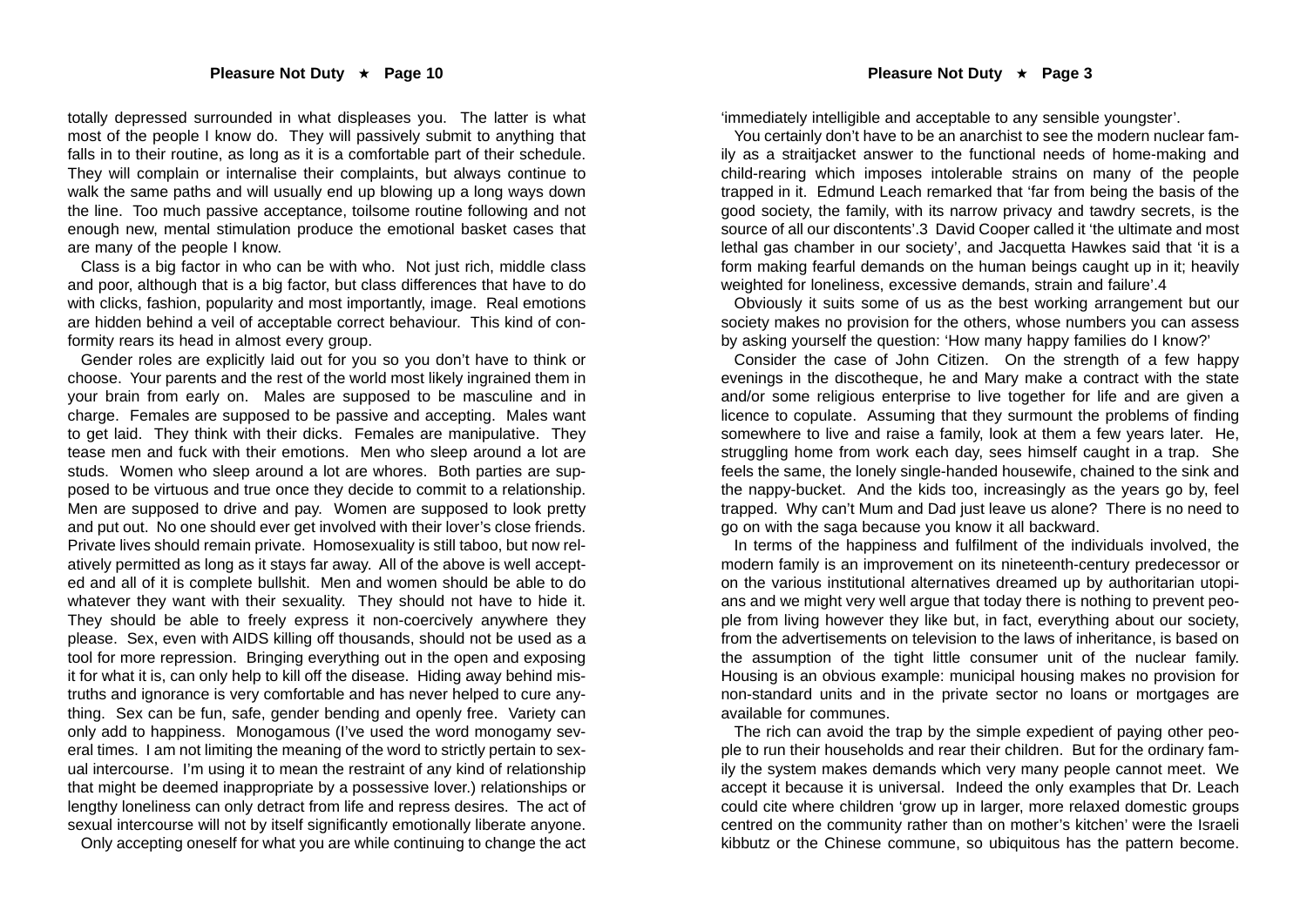But changes are coming: the women's liberation movement is one reminder that the price of the nuclear family is the subjugation of women. The communes or joint households that some young people are setting up are no doubt partly a reflection of the need to share inflated rents but are much more a reaction against what they see as the stultifying rigid nature of the small family unit.

The mystique of biological parenthood results in some couples living in desperate unhappiness because of their infertility while others have children who are neglected and unwanted. It also gives rise to the common situation of parents clinging to their children because they have sunk so much of their emotional capital in them while the children desperately want to get away from their possessive love. 'A secure home', writes John Hartwell, 'often means a stifling atmosphere where human relationships are turned into a parody and where signs of creativity are crushed as evidence of deviancy.'5 We are very far from the kind of community in which children could choose which of the local parent-figures they would like to attach themselves to but a number of interesting suggestions are in the air, all aiming at loosening family ties in the interests of both parents and children. There is the idea of Paul and Jean Ritter of a neighbourhood 'children's house' serving twentyfive to forty families,6 there is Paul Goodman's notion of a Youth House on the analogy of this institution in some 'primitive' cultures, and there is Teddy Gold's suggested Multiple Family Housing Unit.7 These ideas are not based on any rejection of our responsibility towards the young; they involve sharing this responsibility throughout the community and accepting the principle that, as Kropotkin put it, *all* children are *our* children. They also imply giving children themselves responsibilities not only for themselves but to the community, which is exactly what our family structure fails to do.

Personal needs and aspirations vary so greatly that it is as fatuous to suggest stereotyped alternatives as it is to recommend universal conformity to the existing pattern. At one end of the scale is the warping of the child by the accident of parenthood, either by possessiveness or by the perpetuation of a family syndrome of inadequacy and incompetence. At the other end is the emotional stultification of the child through a lack of personal attachments in institutional child care. We all know conventional households permeated with casual affection where domestic chores and responsibilities are shared, while we can readily imagine a communal household in which the women were drudges collectively instead of individually and in which a child who was not very attractive or assertive was not so much left alone as neglected. More important than the structure of the family are the expectations that people have of their roles in it. The domestic tyrant of the Victorian famJealousy is an extension of what you think you have, what you think you need to have and most importantly how you feel about yourself. If you act upon jealousy and attach or hurt someone, because of your own alienation or anger, you are most likely forgetting that neither you nor they can truly own another person in a relationship. If two people are having a relation ship of their own volition, it does not necessarily mean that you had nothing with this person, that this person doesn't love you, that this person will never love you again or that this person is trying to spite you. Most likely this per son is acting upon their desires that may have little or nothing to do with you. Are you a more unlikable, or undesirable person, because this one person has chosen to leave you and do something else?v Generally attempting to get this person back will be futile. If this person does come back, will every thing be happy and dandy like it was, or maybe never was, or surely hasn't been for quite a while? Why did the relationship end? It really doesn't mat ter why it's over, whether they come back or when you will find another lover. What really matters is that this person has become too big a part of your life and your happiness has become dependent on them being there. You are not independent enough to be happy without this person. This can be your lover, your parents or your best friend. It's not healthy to channel so much of yourself into one person, when they inevitably leave you, you will be all the more unhappy. It's very comfortable and easy to get really involved with one person you know so well. It's much harder to take risks in an unfree society and get to know new people, different people and experience rejec tion.

Rejection is not a personal statement about you, it does not sum up your being or what you're about. It can be the result of a large amount of factors, that may have something to do with you or absolutely nothing to do with you. Rejection and jealousy are emotions that need not be sources of great unhappiness. Nor should they be internalised or cast aside as childish or something to be embarrassed about. Rejection and jealousy are very real, intense emotions. But by looking at them through open eyes and with an open mind, they need not be debilitating. Nor should jealousy or rejection be used as an excuse to cause harm to someone you're probably trying to tell you love.

Your true honest emotions that you want to express should not be repressed. Your point of view on anything regarding love, or your personal relationships is likely to change daily or hourly. Honesty must surely be used with a balance or you might tell everyone you know what you hate about them and be left completely alienated or more likely you might passively accept, everything that goes on around you not to your liking and be left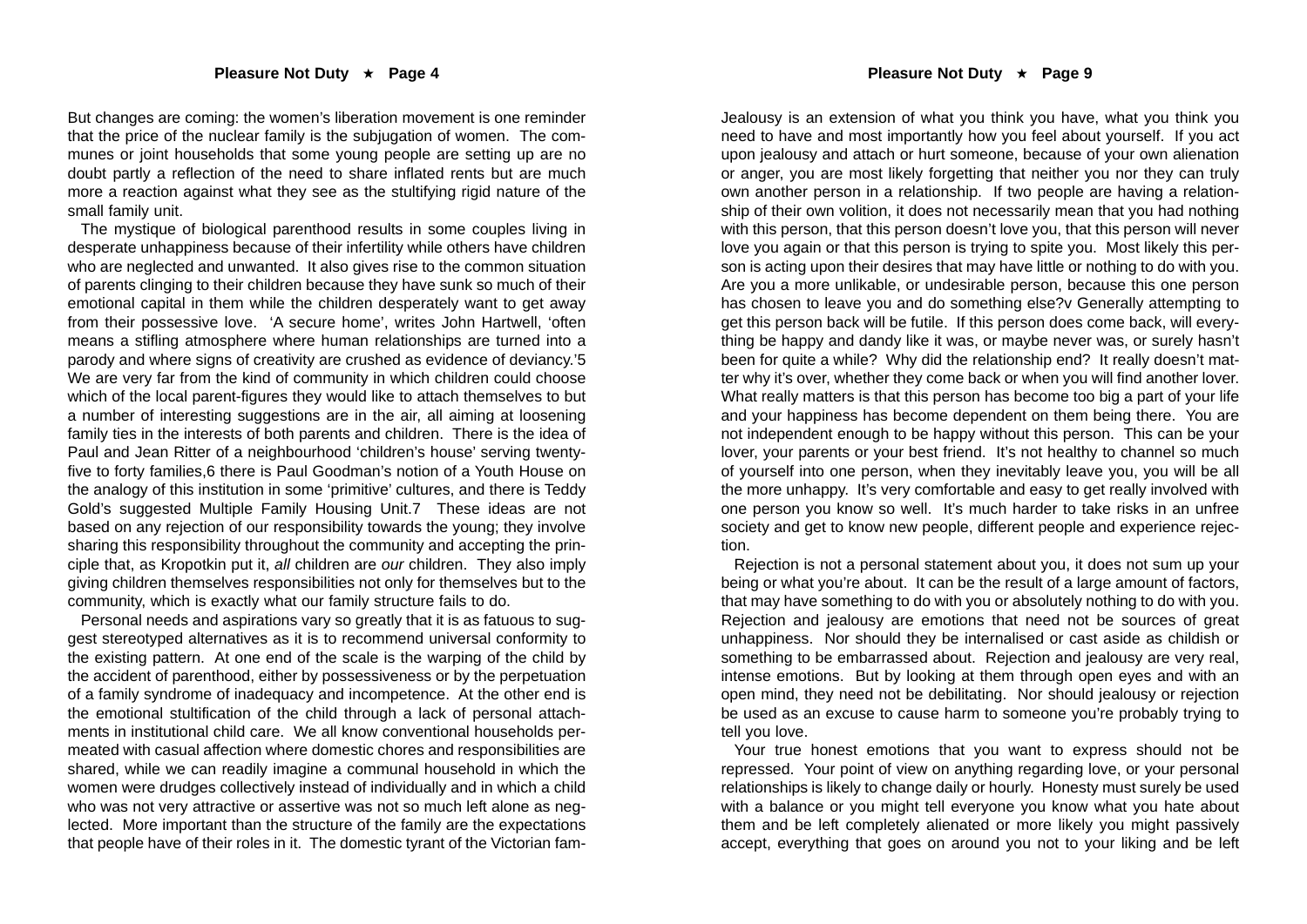they let any one person control how they feel about themselves? Will they look at themselves through their own critical eyes or through someone else's? When involved with someone, do they need to control them like a possession? Do they need to know everything about them? Do they ever need to tell them what to do? Can love not be free?

Love cannot he completely free of painful, gut-wrenching emotions. Nor will it ever be. Jealousy, alienation and fear are a reality in a world based on coercion. But they can all be dealt with without retreating into a monogamous, confining relationship or a lonely existence or uncaring attitudes used as a defence against feeling. There is a happy medium although it is not ecstatic or mythical. The true love or extended oneness that lovers endlessly search for can never be found, because it does not exist and it is not reality. It is only a place in the imagination to roam and dream about. But in the hard, cold, dark, scary reality that is life, there is a balance one can find and survive upon that is happy and free, but certainly never free of emotional baggage and pain. No matter what your situation you can find that balance that is happiness, but surely it is easier when you've taken care of your most basic wants and needs. In other word, it's harder to achieve any kind of balance when you're hungry, obsessed or in ill-health.

Most people think they need love and sex. Often when they get it, they protect it and treat it like a possession. Love and sex become a property. When their property is taken or tampered with they become jealous, angry or depressed. Having sex or being in love with someone does not imply ownership. We are all relatively free souls in a trapped environment, and we all have multiple desires that can be acted upon or restrained. If desires are always acted upon or always restrained they can only result in unhappiness. Most people I know spend most of their lives restraining themselves, because of commitments they made to their lovers or themselves. The rules they willingly follow usually mirror society's age old rules regarding gender, relationships or love. They are usually handed down from their parents, but are also blitzed at us from every direction from the government, 'concerned' parents who wish to make the rest of the world as disjointed and boring as them and the mass media, which reflects as well as creates images regarding sex, gender and love that people blindly follow and accept as reality. Their reality gives you the freedom to possess and be possessed like any other commodity and live out age old fantasies of love that have always lead to war, death and being stuck in the same dead-end routine for the rest of your life. This is the contemporary and age old view of what love is, a rotting corpse in a prison.

Jealousy is a reality. There is no equality yet in our modern society.

ily was able to exercise his tyranny only because the others were prepared to put up with it.

There is an old slogan among progressive educators, *Have 'em, Love 'em and Leave 'em Alone*. This again is not urging neglect, but it does emphasise that half the personal miseries and frustrations of adolescents and of the adults they become are due to the insidious pressures on the individual to do what other people think is appropriate for them. At the same time, the continual extension of the processes of formal education delays even further the granting of real responsibility to the young. Any teacher in further education will tell you of the difference between sixteen-year-olds who are at work and attend part-time vocational courses and those of the same age who are still in full-time education. In those benighted countries where young children are still allowed to work you notice not only the element of exploitation but also the maturity that goes with undertaking functional responsibilities in the real world.

The young are caught in a tender trap: the age of puberty and the age of marriage (since our society does not readily permit experimental alternatives yet) go down while, at the same time, acceptance into the adult world is continually deferred – despite the lowering of the formal age of majority. No wonder many adults appear to be cast in a mould of immaturity. In family life we have not yet developed a genuinely permissive society but simply one in which it is difficult to grow up. On the other hand, the fact that for a minority of young people – a minority which is increasing – the stereotypes of sexual behaviour and sexual roles which confined and oppressed their elders for centuries have simply become irrelevant, will certainly be seen in the future as one of the positive achievements of our age.



 $\star$   $\star$   $\star$